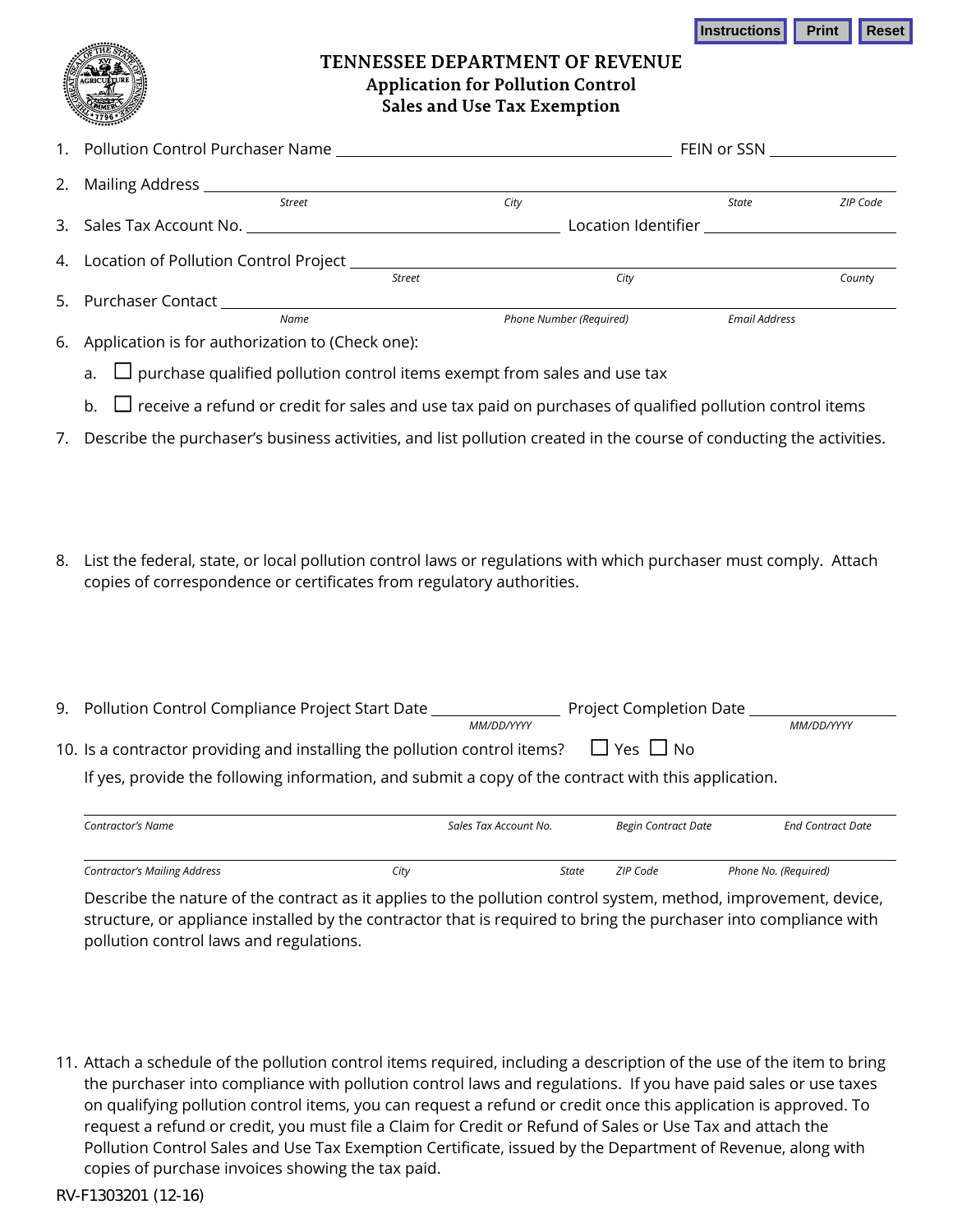## **Affidavit of Applicant**

Under penalties of perjury, I declare that to the best of my knowledge this information is true and correct. I understand that any authority given as a result of this application will be limited to the pollution control system, method, improvement, device, structure, or appliance that is required and primarily used to bring the purchaser into compliance with federal, state, or local pollution control laws and regulations. The information contained in this application is subject to audit by the Department of Revenue, and it may result in the assessment of additional taxes, penalties, and interest if the statutory requirements for the sales and use tax exemption are not met.

| <b>Print Name</b> |  |
|-------------------|--|
|                   |  |

Signature Date

## **Please mail application to:**

Tennessee Department of Revenue Taxpayer Services Division 500 Deaderick Street Nashville, TN 37242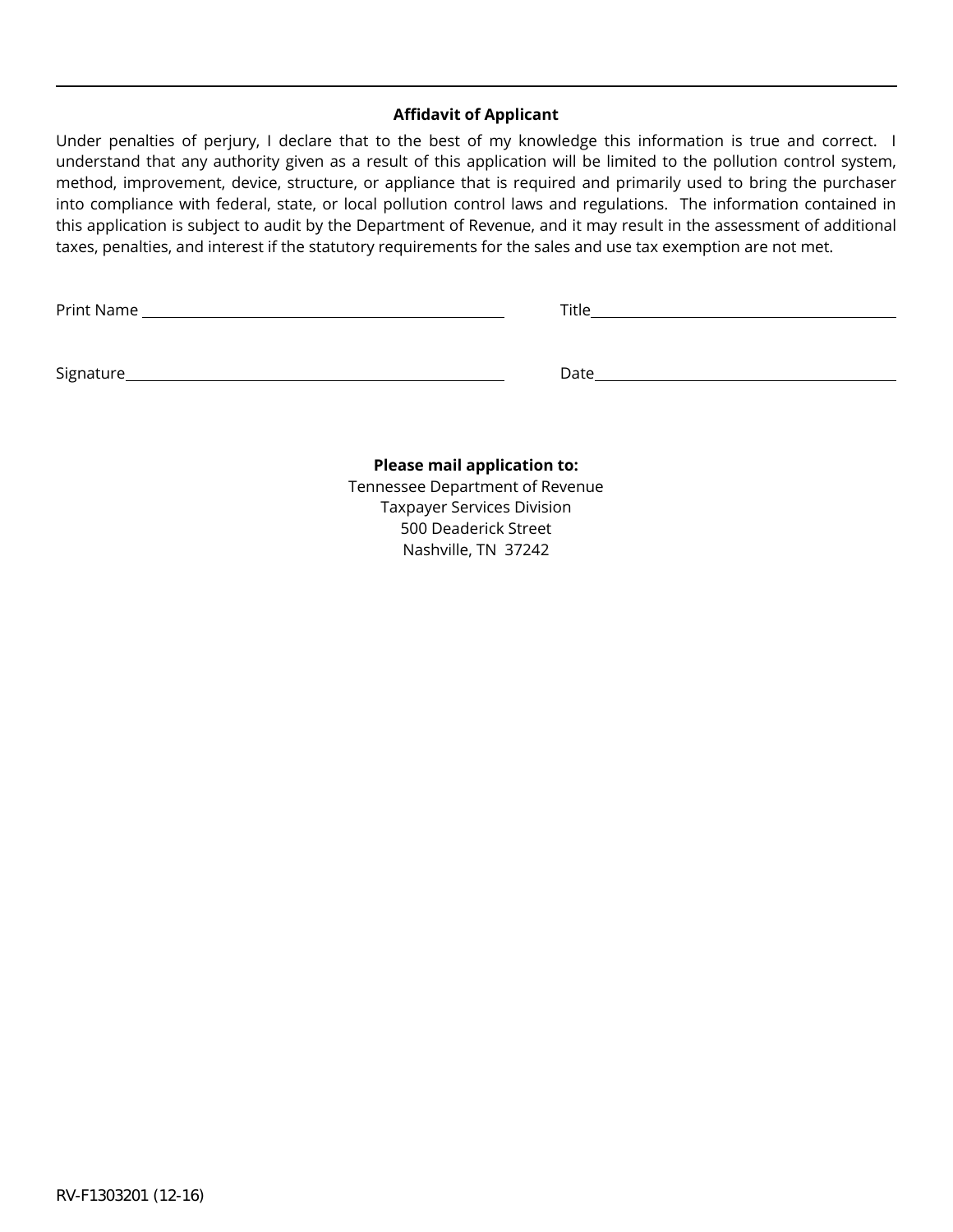Tenn. Code Ann. § 67-6-346 provides a sales and use tax exemption for any system, method, improvement, structure, device, or appliance that is required and primarily used to bring the purchaser into compliance with federal, state, or local pollution control laws or regulations. The exemption also includes sales and use tax on repair parts, and repair and installation services for a pollution control system, method, improvement, structure, device or appliance that is required and primarily used for pollution control. The exemption is available only to purchasers that are required to comply with pollution control laws or regulations when creating pollution in the course of the purchaser's regular business activities. The exemption is not available to entities that process, treat, or control pollution created by others. Entities whose business operations or activities involve soliciting waste or pollutants from the producers of the waste or pollutants to process, treat, or control the pollution will not qualify for the exemption.

In addition to the above exemptions, state law also has separate emission control exemptions for automobile body paint shops and dry cleaners. Tenn. Code Ann. § 67-6-507(i) provides an exemption or credit for 100% of the sales and use tax for equipment purchases by automobile body paint shops, which make the purchases in order to comply with emission control standards and regulations. Tenn. Code Ann. § 67-6-507(j) provides a credit or exemption of 50% of the sales and use tax for purchases of replacement equipment that dry cleaners purchase in order to comply with emission control standards imposed by governmental agencies.

The purchaser must apply for a Pollution Control Sales and Use Tax Exemption Certificate from the Department in order to make tax exempt purchases of qualified pollution control items or to receive a refund or credit for tax paid on qualified pollution control items. If applying for a refund or credit of tax paid on pollution control items, the purchaser must also submit the Claim for Credit or Refund of Sales or Use Tax and provide copies of purchase invoices for the pollution control items showing tax paid. The application for pollution control must be approved before a refund will be initiated or before the purchaser may take the credit on its sales and use tax return.

The purchaser may hire a contractor to construct or install pollution control items that are required to bring the purchaser into compliance with the pollution control laws or regulations. In order for these pollution control items to qualify for exemption, the contractor must provide or install pollution control items that will be owned or leased by the purchaser. In such a case, the purchaser must include the contractor's business information, a description of the nature of the contract as it applies to the purchaser's compliance mandates, and a copy of the contract with the purchaser's application. If the application is approved, the Department will issue a Pollution Control Sales and Use Tax Exemption Certificate to the contractor to make tax exempt purchases of pollution control items that will be provided to and/or installed for the purchaser. The contractor's exemption certificate will be valid only for a specific purchaser's pollution control project. If the sales and use taxes have already been paid by the contractor, the approved application, contract information, refund claim, and copies of purchase invoices will be used to support and initiate a refund or credit directly to the purchaser. Pollution control credits or refunds will not be approved, applied, or paid to the purchaser's contractor.

## **Instructions:**

- 1) 5) Complete your business information.
- 6) Check box (a) if you are seeking an exemption certificate for yourself or for your contractor to make sales and use tax exemption purchases of pollution control items. Check box (b) if you are seeking a refund or credit of sales and use tax paid on qualified pollution control items. If you are seeking a refund or credit, you also must submit a completed Claim for Credit or Refund of Sales or Use Tax, and attach copies of purchase invoices, and any other documents showing that the sales and use tax has been paid.
- 7) Describe your business activities, and list the pollution created in the course of conducting such activities. Automobile body paint shops or dry cleaners must indicate those business activities.
- 8) Provide citations and copies of federal, state, or local pollution control laws or regulations that the applicant must comply with as it applies to this application. Provide copies of any correspondence or other documents or certificates from federal, state, or local regulatory authorities as they relate to pollution control mandates.